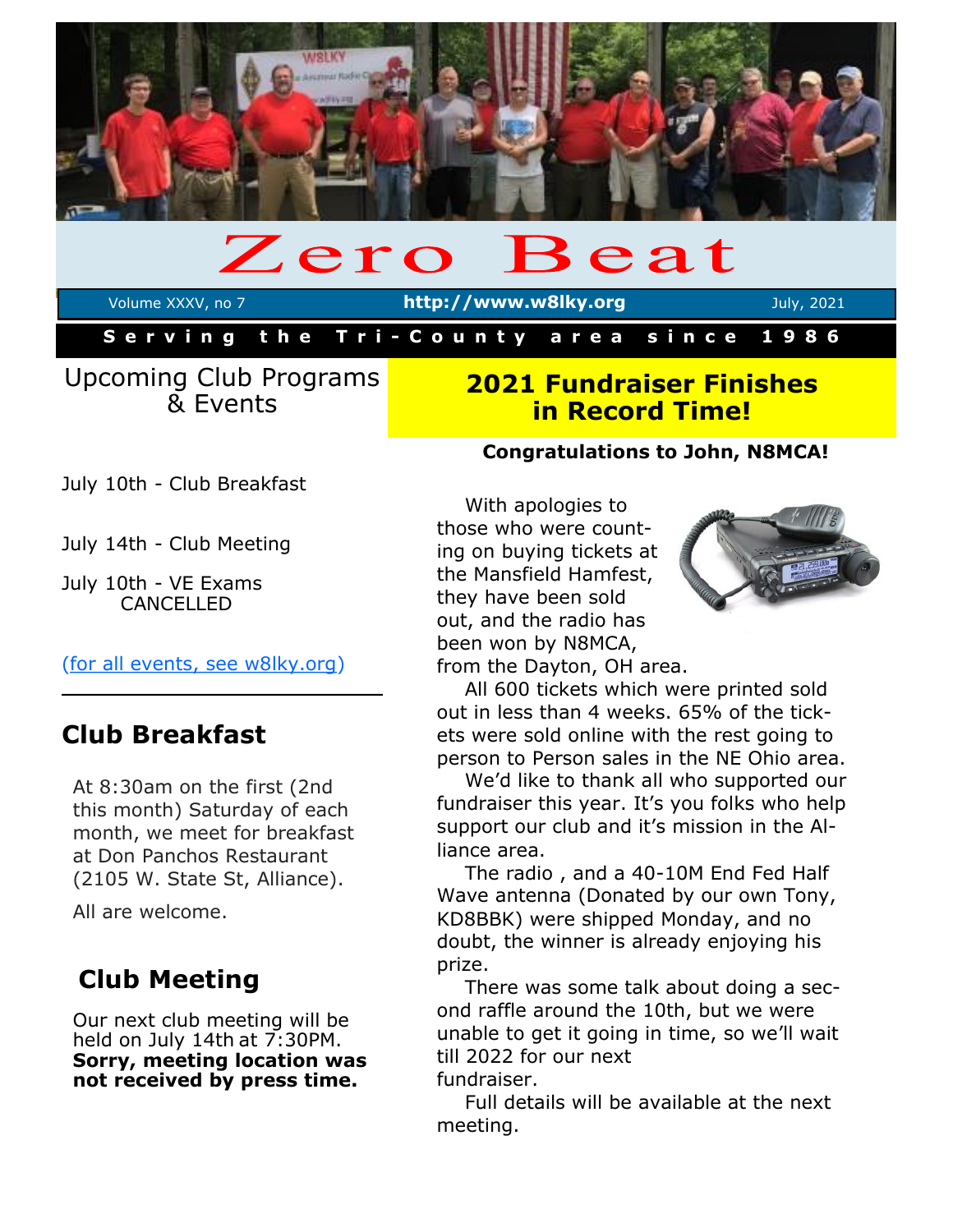# **Officers**

**President**

KE8HCY Ron Rittenhouse 983 Lilly Rd Alliance, OH 44601 [president@w8lky.org](mailto:president@w8lky.org) 330-821-5454

#### **Secretary**

KE8NAU Jeremy Toole 1830 Rosemont Rd Alliance, OH 44601 [secretary@w8lky.org](mailto:secretary@w8lky.org) 234-207-1376

#### **Trustees**

#### **K8DXR**

Howard Miller 484 Linwood Dr. Alliance, OH 44601 [hmiller32@neo.rr.com](mailto:hmiller32@neo.rr.com) 330-821-9392 (expires October, 2021)

#### **Webmaster**

John Myers, KD8MQ [webmaster@w8lky.org](mailto:webmaster@w8lky.org)

**QSL Manager** Howard Miller, K8DXR [hmiller32@neo.rr.com](mailto:hmiller32@neo.rr.com)

# **AARC Meetings**

The Alliance Amateur Radio Club meetings are temporarily cancelled due the COVID19 Pandemic. For now, our meetings are being held on our two Meter repeater. See pg. 1 for more information.

# **Find Us Online:**

**Web: [www.w8lky.org](http://www.w8lky.org )**

**E-mail: [w8lky@w8lky.org](mailto:w8lky@w8lky.org)**

## **AARC Repeaters**

**2 Meters** 145.370 (-) W8LKY (PL - 110.9hz)

#### **440 MHz**

442.350 (+) W8LKY (PL - 131.8hz )

#### **Vice-President**

KB8DNQ Douglas Matthew 4325 Woodale Ave, SE, Lot 40 Minerva, OH 44657 [vice-president@w8lky.org](mailto:vice-president@w8lky.org)  $330 - 312 - 2626$ 

#### **Treasurer**

KD8MQ John Myers 910 W. Mill St Alliance, OH 44601 [treasurer@w8lky.org](mailto:treasurer@w8lky.org) 330-936-5021

#### **KD8YFV**

Dwight Turner 19523 North Benton west Rd N. Benton, OH 44449 [goodto100@hotmail.com](mailto:goodto100@hotmail.com) 330-823-5011 (expires October, 2023)

**Newsletter Editor**  John Myers, KD8MQ [zerobeat@w8lky.org](mailto:zerobeat@w8lky.org)

**W8LKY Callsign Trustee**

John Myers, KD8MQ [kd8mq1@gmail.com](mailto:kd8mq1@gmail.com)

# **Nets**

**Tuesday Homeland security Net** 7:00PM 147.51 Simplex

## **Thursday**

#### **Ten Meters**

7:30 PM 28.122 MHz (Olivia) 8:00PM 28.420 MHz (SSB) 8:20PM 28.100 MHz (CW)

#### **Two Meters**

9:00 PM 145.37 MHz W8LKY (-)

#### **N8IGZ** Peter Lucke 425 E. Milton St Alliance, OH 44601 [luckepb@me.com](mailto:luckepb@me.com) 330-206-6555 (expires October, 2022)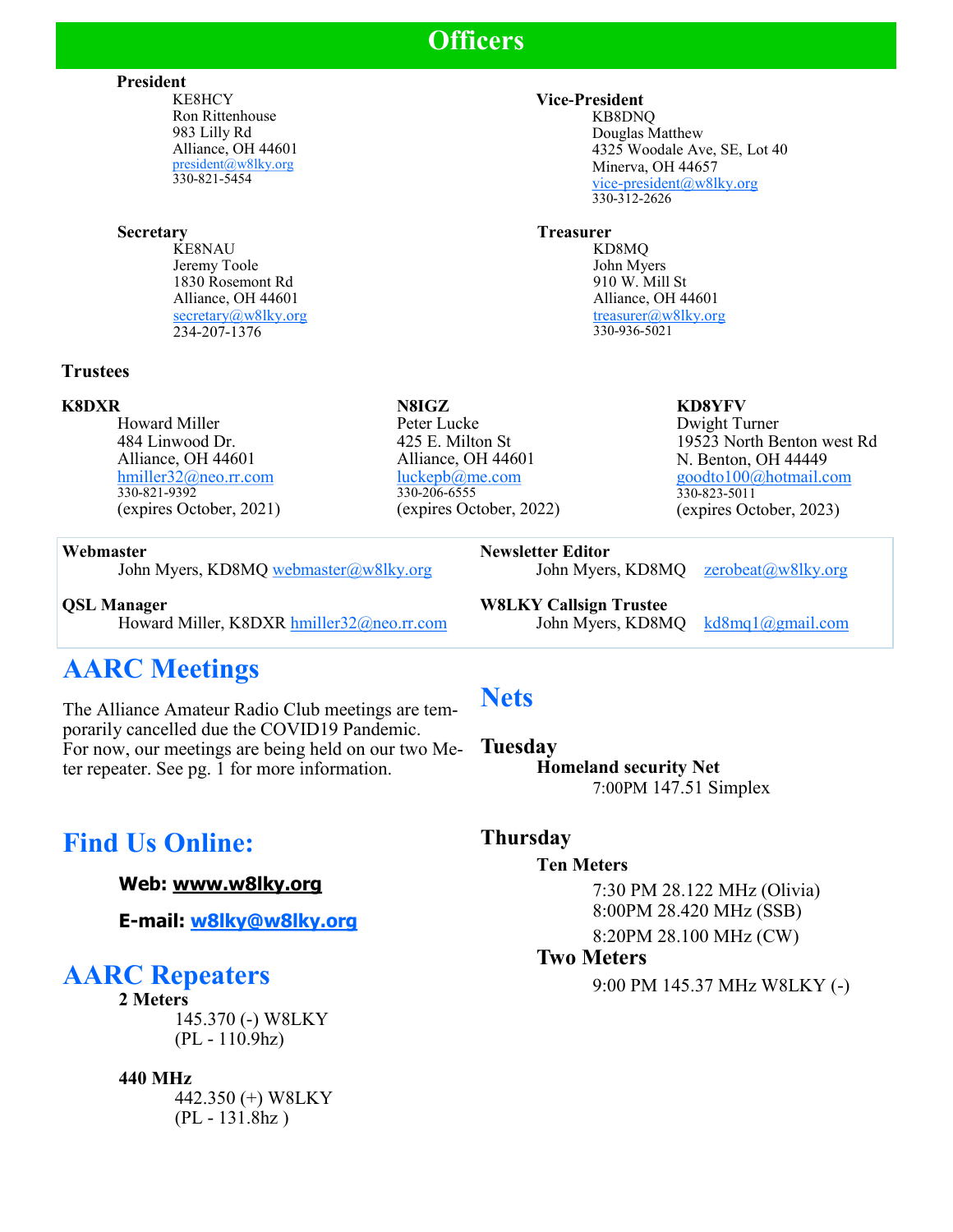#### Z e **Beat**

## **AARC Nets**

We run several nets during the week.

### **Homeland Security Net** -

Each Tuesday evening at 7PM local time, we run the Homeland Security Net on 147.51 simplex. Your net manager is Dwight, KD8YFV.

Then, on Thursday night, we have four nets beginning at 7:30PM.

## **AARC Digital Net** -

Our most recent addition is the AARCDN. It begins at 7:30PM each Thursday night on 28.122. Set the mode on your digital software to Olivia 8/500. According to Net control Doug. KB8DNQ, **To check into the net: "AARCDN de (your call), name. city, with or without a comment"**

#### **Then when making a comment or addressing the net use "AARCDN de (your call) ' and then your comments.**

For more information, contact Doug, KB8DNQ at [kb8dnq@gmail.com.](mailto:kb8dnq@gmail.com) 

## **Tri-county News, Training, and Information Net** -

This begins at 8PM Local (0100 UTC right now), on 28.420 SSB. The Net manager is John, KD8MQ

**W8LKY CW Net -** The CW net runs immediately after the SSB net. You can find it at 28.100. The net manager is frank, WA8WHP.

**Two Meter Net** - The 2 Meter net starts at 9PM local on the W8LKY 2 Meter repeater (145.370 PL:110.9). Tune in early to get on the list, as they take early check-ins. Net manager is Tomas, KC8ZEH.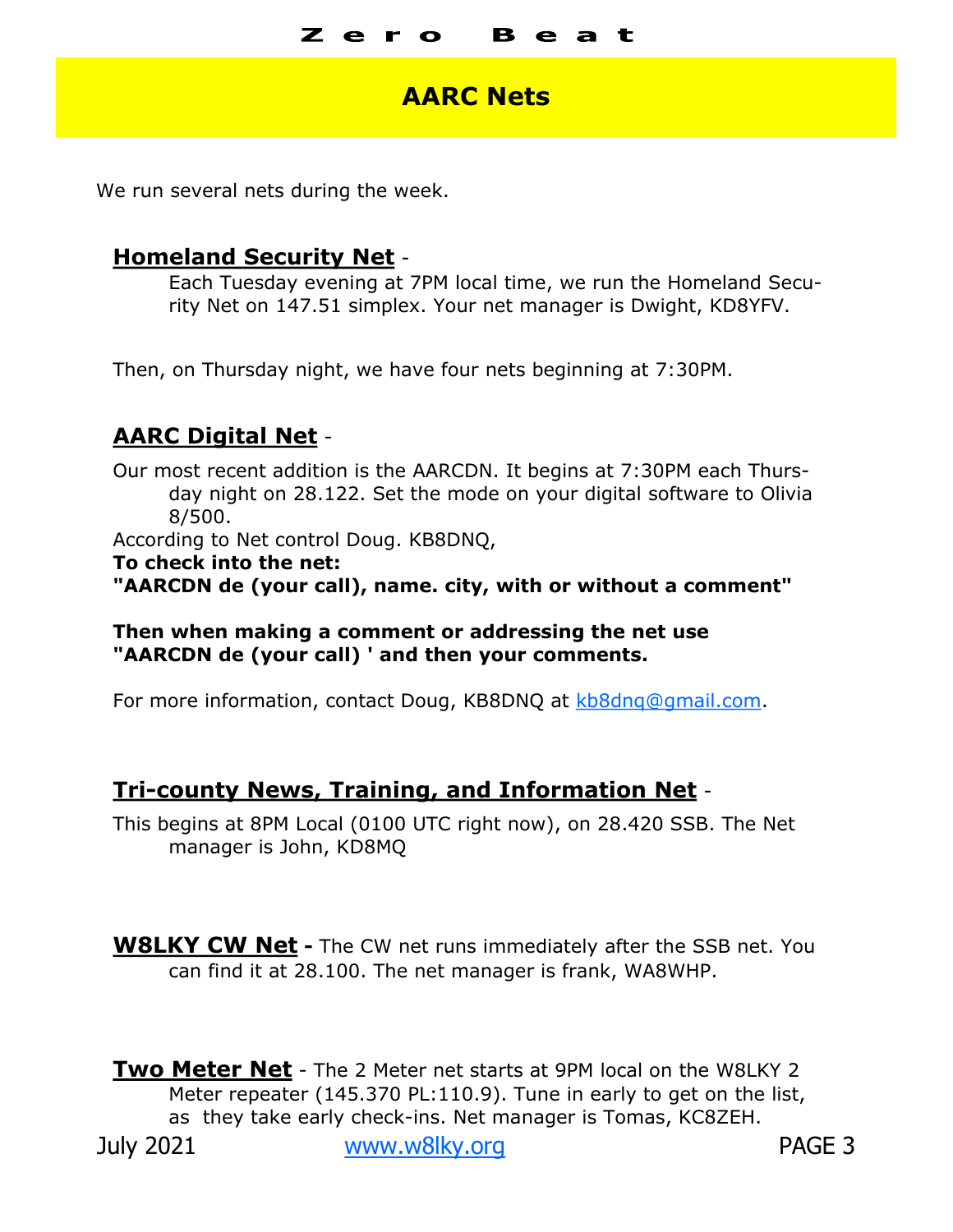# **Hamfest Updates**

We have some updates since last months column.

Here's what 2021 is looking like as of this week.

- July 10th **Mansfield** Mid-summer Trunk-fest at the Richland County Fairgrounds. [\(http://www.arrl.org/hamfests/mansfiled](http://www.arrl.org/hamfests/mansfiled-mid-summer-trunkfest)-mid-summer-trunkfest)
- July 17 NOARSFest (Elyria) <https://www.noars.net/hamfests/noarsfest/>
- August 15th Warren Hamfest<https://www.w8vtd.com/>
- September 26 **Cleveland** Hamfest [http://www.hac.org/](file:///C:/Users/admin/Documents/Affirmatech)
- October 31 Massillon Hamfest <http://www.w8np.org/hamfest.htm>
- Nov 13/14 **Fort Wayne** <http://www.fortwaynehamfest.com/>

# **Volunteers Needed For Pro Football Hall of Fame Parades**



It's that time of year again (well, almost...)

The 2021 HOF Festival Parade(s) will need Ham Radio operator volunteers.

Many of you have participated in past years, and are familiar with the event(s). This year, the Community Parade will happen on Sunday July 25th 2021 at 2:30pm, and the Grand Parade will happen on Saturday August 7th 2021 at 8:00am

If you would like to participate this year, we have made it even easier for you to sign-up! Simply go to [https://hofhams.info](https://hofhams.info/?fbclid=IwAR0D-eB9hp0oR_-GCsg1tpxi1a3jdPg-Csw00GubiRb2hjPoMoS_1qh_f-Y) and fill out the form. You can even see the most up-to-date copy of the assignment roster for each event.

If you have any questions, you may contact Terry Russ, Wade Huthmacher (info posted on the site), or myself Justin W8JKC (justin@w8jkc.com, 330- 87-W8JKC)

The Community Parade uses about 15 operators, and the Grand Parade uses about 35 operators each year. 73, de Justin W8JKC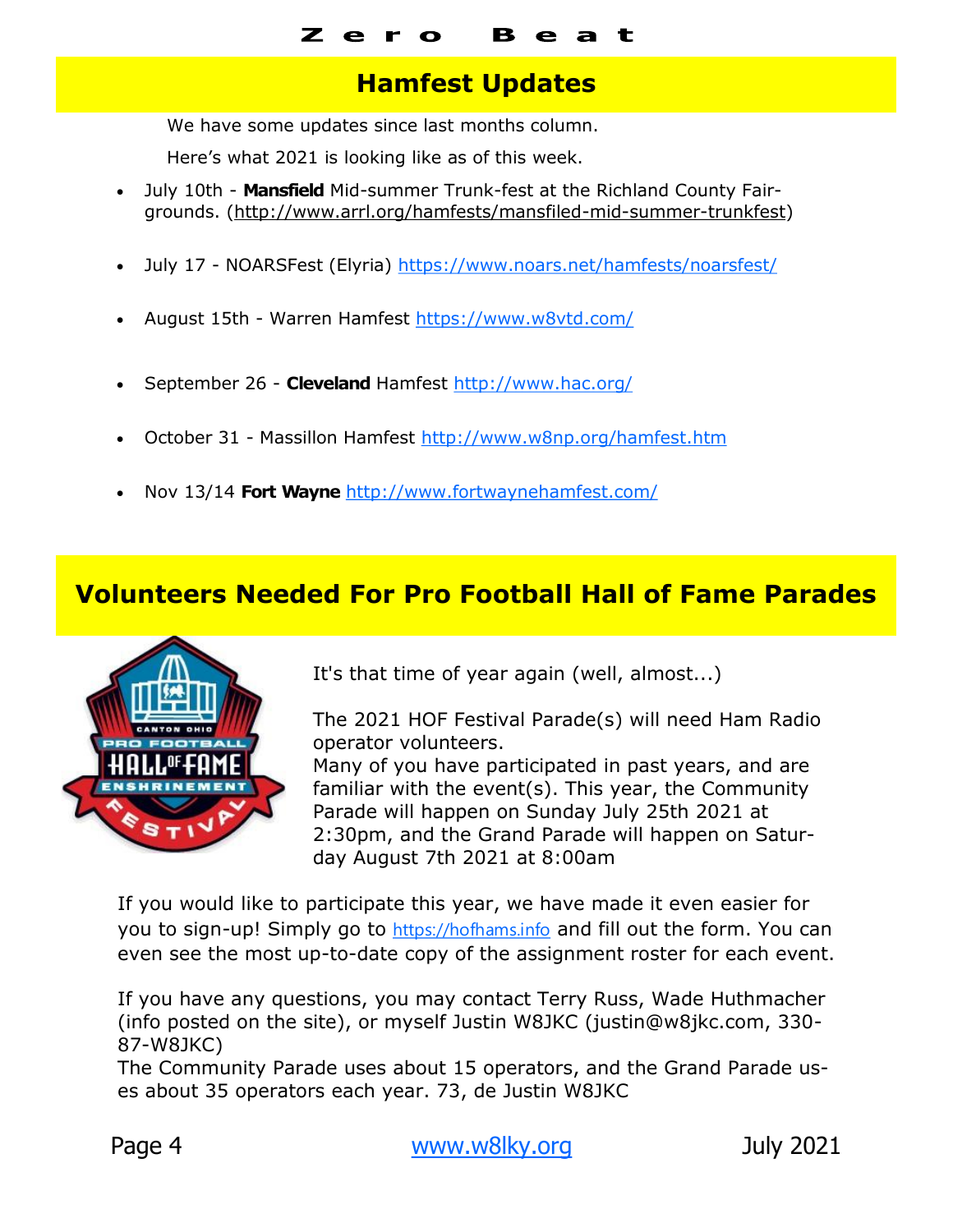# **ARRL Field Day June 26/27**

A-n-n-d it is over for another year! Yes, I'm talking about Field Day. Since last months newsletter, I volunteered as your Field Day Chairman. I've had some atta-boys, and thanks for working to organize this years Field Day. But, there's folks that deserve the thanks more than me.



First, Heath, KE8KAV who not only cooked, but he & his Dad, Mike, KE8CKL also spent time with me at GFS shopping for the food, and supplies. They then stored the meat for us in their freezer until the big day.

Then comes Butch, KE8IYN, who kept a watch on the food table to make sure everything was set up, and running smoothly.

There's Tony, KD8BBK who oversaw the installation, and teardown of the club tower. Incidentally, it has been a few years since the tower, and the tri -bander beam has been in use. It was a joy to use! Tony also was in charge of the clubs telescoping mast, which held a G5RV. Without his hard work, our score would have definitely been lower.

Chris, AC8VN made sure that our equipment trailer was delivered on time Friday.

The caretakers; Greg (KI5MPW) & Berte Thompson, along with their Grand-daughter Helen were around to make sure that everything was good. We really enjoyed their Hospitality. In fact, I'm told that Greg is one of the 4 new club members that were signed up during Field Day Weekend.

Which brings us to President Ron, KE8HCY who staffed the Public information table on Saturday, talking to visitors, and signing up new members.

Then, of course we have Doug & Jen, KE8OWD, and KE8OWC. They were available, and up for anything we needed them to do. Need a GOTA station captain? There was Doug & Jen! Need to do a pizza run on Saturday for lunch? Thanks Jen? Need help taking down the tower when the rest of the club members didn't come out to help? Doug called Jen, who grabbed their son Ben, and headed back out to the site! They sure made my job easier!

Finally, Thanks to all who came out to help with setup, operating, or teardown. This Field Day wouldn't have run without you.

73,

John, KD8MQ

July 2021 [www.w8lky.org](http://www.w8lky.org) PAGE 5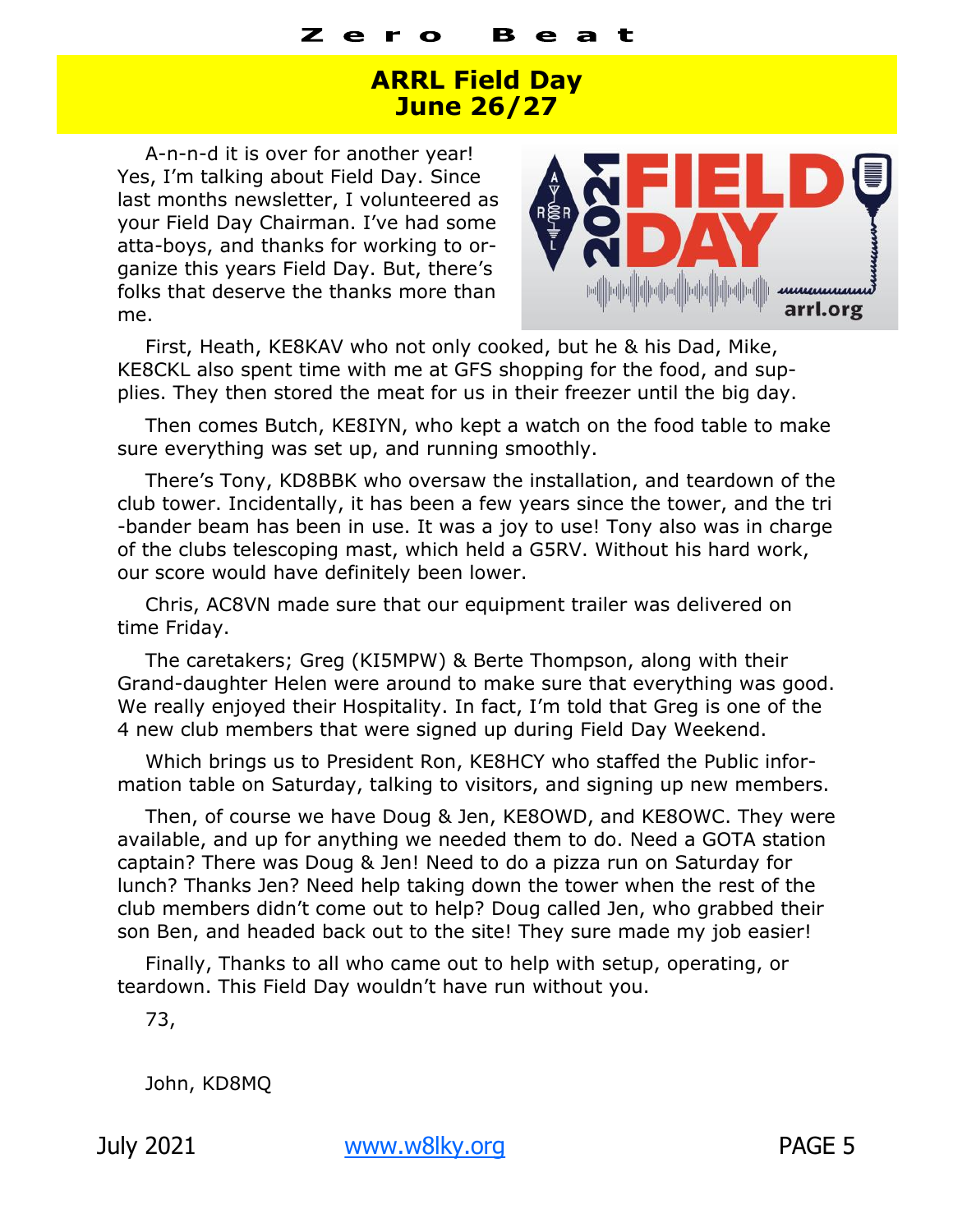# **Raw Numbers From Field Day**

Here's some rough numbers from Field Day. The final numbers, along with prizes for the top operators will be available at the next club meeting on July 14th.

Total Contacts by Band and Mode:  $\mathop{\mathtt{Di}}\nolimits{\mathtt{g}}$ Band  $CW$ Phone Total  $\perp$ ----- $-$ -----80 89  $\overline{\phantom{a}}$  8  $\overline{\phantom{0}}$ 97  $40 -$ 226 40 59 325  $\bf 31$ 20 17  $\overline{\mathbf{3}}$  $51$ 15  $\overline{\phantom{0}}$  $\overline{\mathbf{3}}$ 17 20  $10<sup>-10</sup>$  $\overline{0}$  $_{\rm 8}$  $10$  $18\,$  $\begin{matrix} & 8 \\ & 0 \\ & & -1 \end{matrix}$ 6  $\overline{\mathbf{0}}$  $\mathbf{1}$  $\mathbf{1}$  $\equiv$   $\equiv$  $-1$  $\overline{a}$  $\overline{a}$ Total 332 90 90 512

웋

 $\overline{a}$ 

19

63

 $10\,$ 

 $\,4$ 

 $\overline{4}$ 

 $\mathbf 0$ 

---

100

#### Total Contacts by Operator:

| Operator      | Total | 욱  |
|---------------|-------|----|
|               |       |    |
| KD8BBK        | 282   | 55 |
| KD8MQ         | 90    | 18 |
| N8ND          | 50    | 10 |
| KB8DNQ        | 48    | 9  |
| KD8ZEZ        | 26    | 5  |
| <b>KESNAU</b> | 11    | 2  |
| KC8SUI        | 4     | ı  |
| KESCKI.       | ٦     | n  |

#### $Total = 8$

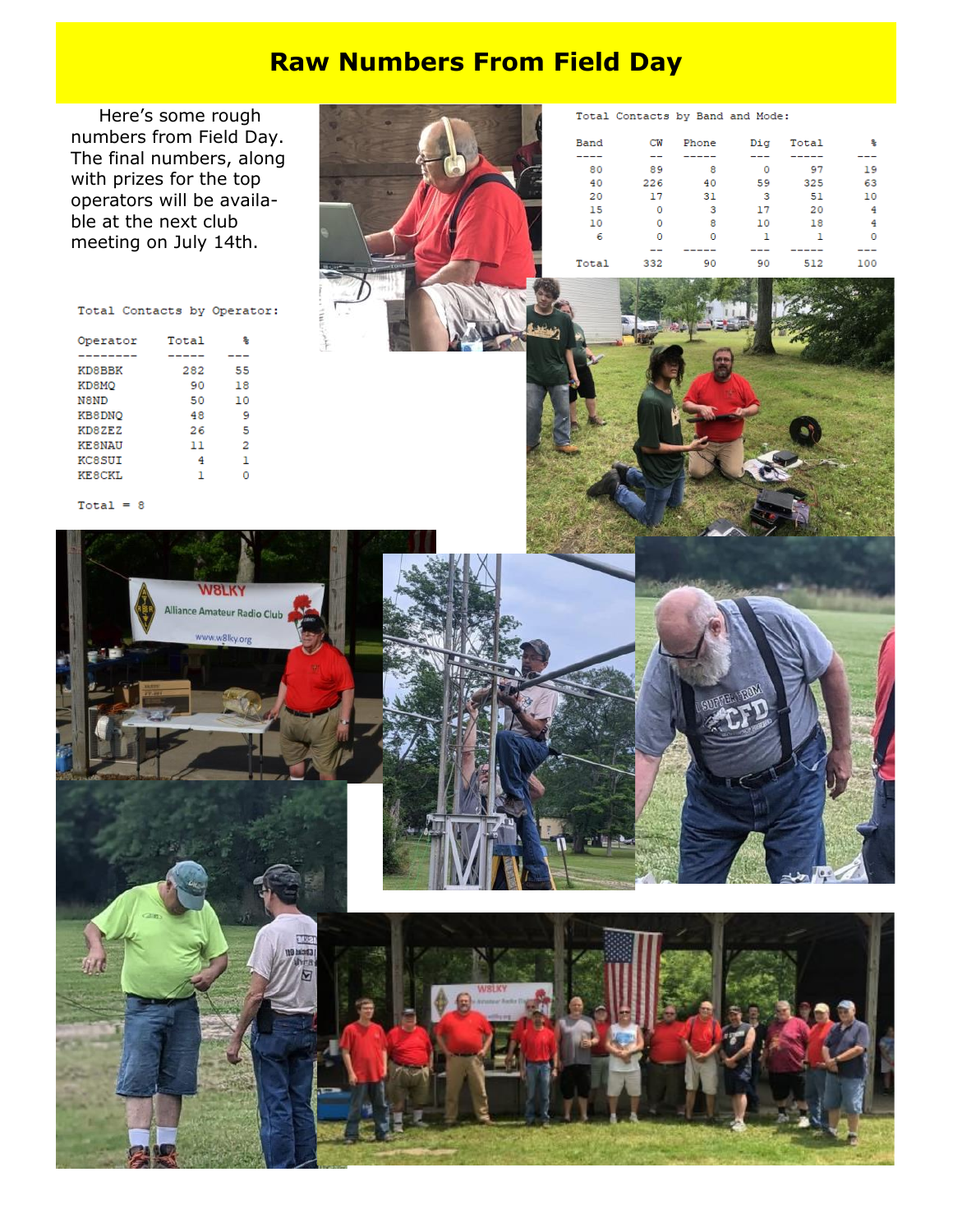#### Z e R e a t

# **AARC Repeaters**

## **2 Meters**

145.370 (-) W8LKY (PL - 110.9hz) Echolink:

## **440 MHz**

442.350 $(+)$ W8LKY (PL - 131.8hz )

## **Nets**

**Tuesday Homeland security Net** 7:00PM 147.51 Simplex

## **Thursday**

### **Ten Meters**

7:30PM 28.122 MHz (Olivia) 8:00PM 28.420 MHz (SSB) 8:30PM 28.100 MHz (CW)

## **Two Meters**

9:00 PM 145.37 MHz W8LKY (-)

# **Minutes**

Remember, our club minutes (with the financials redacted) can be found on our website at [w8lky.org.](w8lky.org)

The treasurers report can be obtained by e-mailing the treasurer at [kd8mq1@gmail.com](mailto:kd8mq1@gmail.com)

## **AARC Monthly VE Testing**

The Alliance ARC is now doing monthly VE testing.

**Our July VE Exams are cancelled**. So, our next session will be on

**Saturday, August 14, 2021**.

Further dates are posted on w8LKY.org.

It will be held at the First Christian Church, 1141 W. Beech Street, in Alliance

Registration will be between 8-9AM, and testing will begin at 9 AM

The cost for testing will be \$15.00

Applicants Need to Bring the following;

- Copy of any current Amateur Radio License
- If not licensed please go to the FCC website and register for an FRN. Bring this number with you as it is needed for your application.
- Photo ID showing current address like a Driver's License
- One additional ID, like a CCW Permit, Passport or work ID
- $\bullet$  \$15.00, Cash only and exact change is encouraged
- A calculator is optional for math problems

For any additional questions please contact VE Team Liaison

## **James K. Andrews, KD8VT (330)-206-4909**

NOTE! The FCC is not yet collecting the \$35 Amateur Radio Application fee. You can learn more about this at

[http://www.arrl.org/w1aw](http://www.arrl.org/w1aw-bulletins-archive/ARLB007/2021)-bulletins-archive/ [ARLB007/2021](http://www.arrl.org/w1aw-bulletins-archive/ARLB007/2021)

July 2021 [www.w8lky.org](http://www.w8lky.org) PAGE 7